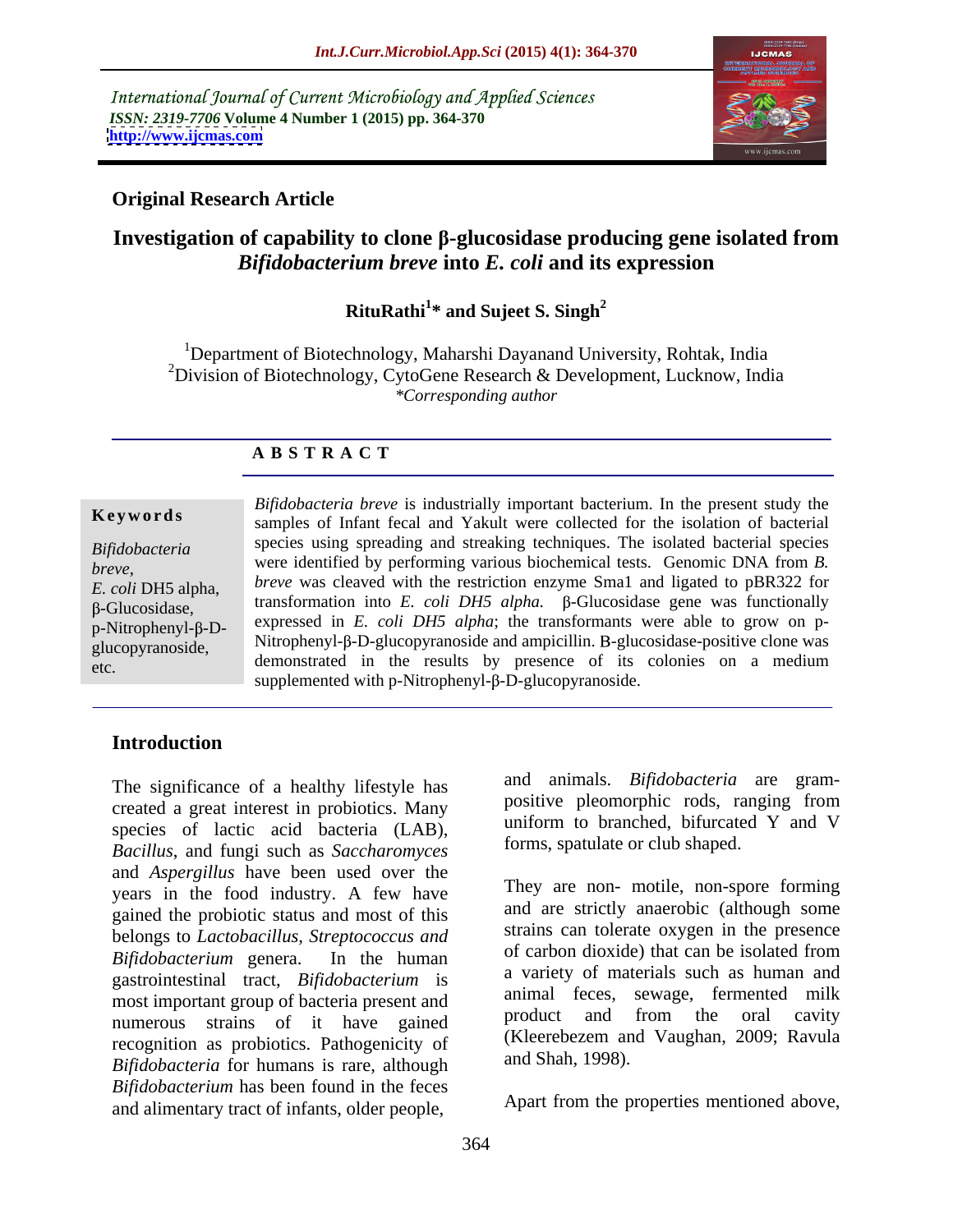the main phenotypic characteristics of *Bifidobacterium* are producing lactic acid and acetic acid as the main products of glucose utilization. *Bifidobacterium* was fed infant by Tissier of the Pasteur Institute

Since their first isolation from human breastfed infants' faeces (Leahy *et al.*, 2005; Sambrook *et al.,* 1989), they have been the biochemicals, ecological, taxonomical and genetic studies.

It has been demonstrated that *Bifidobacteria* have several health-promoting effects, Reinforce clostridial prussian blue medium including immunomodulation, elimination (1 % Peptone from casein, 0.3 % Yeast of procarcinogens, production of vitamin. extract, 1% Meat extract, 0.5 %  $D(+)$ of procarcinogens, production of vitamin, prevention of diarrhoea and intestinal Glucose, 0.5% Sodium Chloride, 0.3 % infections, alleviation of constipation, Sodium acetate, 0.1 % Starch, 0.05 % production of antimicrobials against harmful intestinal bacteria, and protection of the mucosal epithelium against invasion by pathogenic bacteria (Tochikura *et al.,* 1986; Vankerckhoven *et al.,* 2008; Ventura *et al.,* 2004; Verdenelli *et al.,* 2009; Wei *et al.,* 2007).

*B. breve* thought to exhibit  $\beta$ -glucosidase activity and *Escherichia coli DH5 alpha* (Stratagen, Germany) cannot synthesize the beta-glucosidase and was used as a host. In this study, we cloned the  $\beta$ -gal gene from *B.breve* to *E. coli DH5 alpha* by using pBR322 vector. **Genus and species identification**

Preliminary characterizations of the Bacteria isolated were gram-positive, enzymes were taken into consideration for construction of potential cloning vectors.  $\beta$ -Glucosidase gene was functionally tryptophan and as well as to reduce nitrate. expressed in *E. coli DH5 alpha*; the transformants were able to grow on media  $supplemented$  with p-Nitrophenyl- $\beta$ -D- L, V and Y shaped cellular morphology. glucopyranoside and ampicillin. And they were identified as the

## **Materials and Methods**

## **Bacterial species and plasmids**

first isolated in 1899 from a healthy breast-<br>Bifidobacterium breve was isolated from in France (Salazar *et al.,* 2009). infant and Yakult. *Escherichia coli DH5* object of numerous nutritional, *breve* was cloned into *E. coli DH5 alpha* by *Bifidobacterium breve* was isolated from faeces of 28-day-old healthy breast-fed (Stratagen, Germany) thought not to synthesize the  $\beta$ -glucosidase and was used as a recipient for all transforming experiments.  $\beta$ -Glucosidase gene from *B*. using pBR322 vector.

## **Media used**

(1 % Peptone from casein, 0.3 % Yeast extract,  $1\%$  Meat extract,  $0.5\%$  D(+) Glucose, 0.5% Sodium Chloride, 0.3 % Sodium acetate, 0.1 % Starch, 0.05 % Cysteine, Prussian blue 0.001%, distilled water, pH 6.8) and BD *Bifidobacterium* Broth, Modified (4.25 % Columbia agar, Glucose, Lactulose, Cystein-HCl, distilled water, pH 5.5) were used for cultivation of *Bifidobacteria.*

LB medium (1 % Bacto-tryptone, 0.5 % Bacto-yeast extract, 1 % NaCl, distilled water, pH 7.0) was used for preparation of E. coli competent cells. The cultivation of *E. coli* and *Bifidobactria* was performed at 37°C and 30°C respectively.

Bacteria isolated were gram-positive, catalase negative, non-motile, unable to produce gas from glucose and indole from But possessed fructose-6-phosphate phosphoketolase (EC 4.1.2.22) activity with And they were identified as the *Bifidobacterium* genus. The F6PPK activity was detected. Species identification was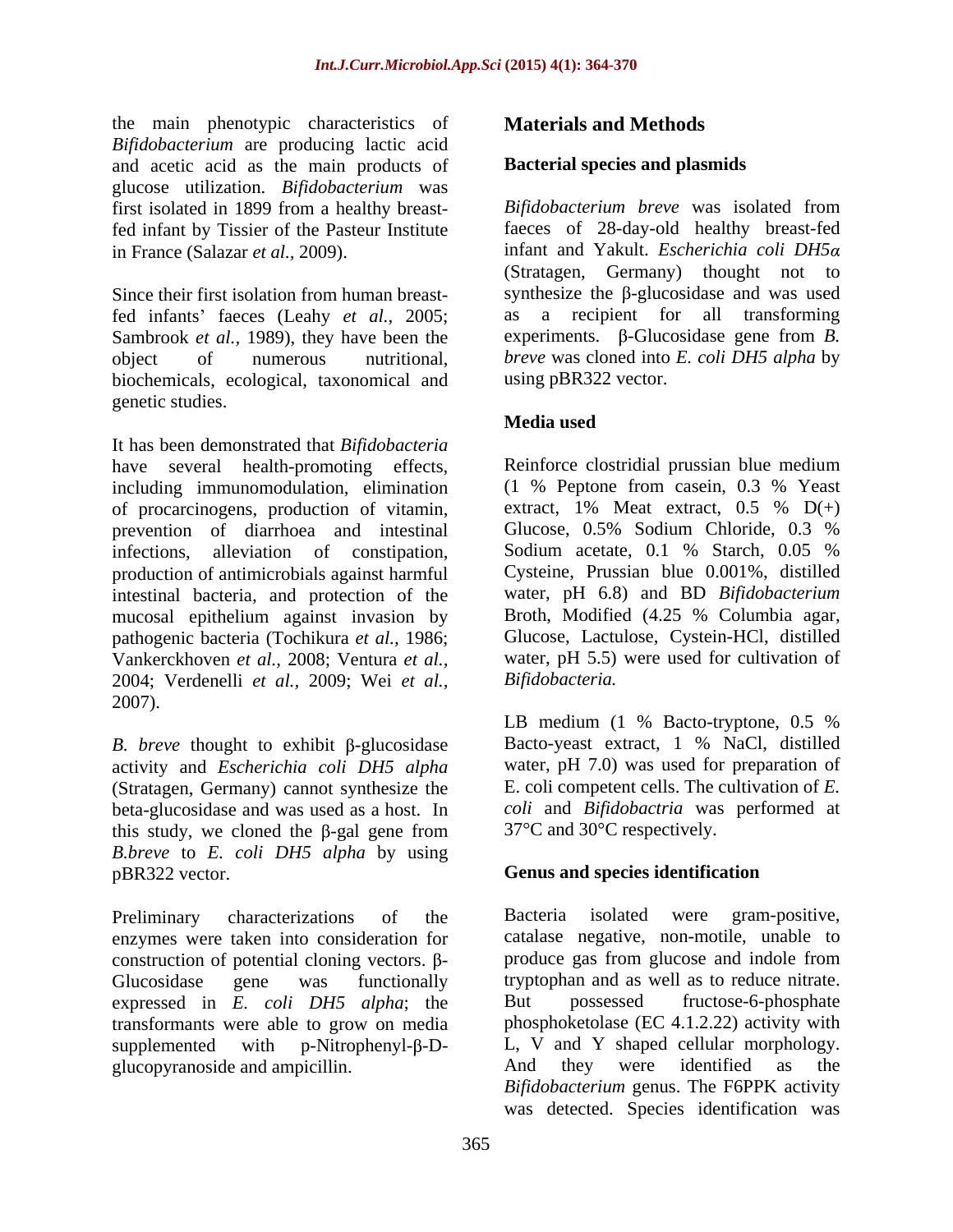done by using 16S rRNA sequencing Bifidobacterium were sequenced. The

Genomic DNA was prepared by the alkaline lysis method. Quantitative analysis of DNA **Results and Discussion** was done by using agarose gel

The Genomic DNA from *B. breve* was activity with L, V and Y shaped cellular cleaved with the restriction enzyme Sma1 and ligated to pBR322 for transformation into *E. coli DH5 alpha*. The genomic DNA was combined with vector DNA in ligation buffer  $(7\mu l)$  with 2 $\mu l$  of T4 DNA ligase

for approx. 37 minutes. Then this mixture into pBR322. was added into LB broth and incubated for

 $\beta$ - Glucosidase positive clones were detected Glucosidase gene was functionally

# *Bifidobacterium*

method. sequenced gene was aligned using multiple **Preparation of genomic DNA** Then phylogenic tree for the target gene was *Bifidobacterium* were sequenced. sequence alignment tool CLUSTAL W. obtained.

## **Results and Discussion**

electrophoresis and photographed by Gel As mentioned above *Bifidobacteria* were documentation system. gram-positive, catalase negative, non-motile, **Construction of recombinant plasmid and** indole from tryptophan and as well as to **transformation** reduce nitrate but possessed fructose-6 unable to produce gas from glucose and phosphate phosphoketolase (EC 4.1.2.22) morphology.

## **Gene cloning and expression**

enzyme in a final volume of 50ul and DNA was extracted from *B. breve* (Figure 1) incubated at 4<sup>°</sup>C for 16 hrs. and cleaved with SmaI. *Escherichia coli E. coli* DH5  $\alpha$  was grown on LB media synthesize the  $\beta$ -glucosidase and was used overnight at  $37^{\circ}$ C for the preparation of as a recipient. The number of fragments competent cells. 100 µl of competent cells generated by cleavage with restriction were mixed in ligation mixture of bacterial enzyme SmaI was large and we were unable genomic DNA and vector DNA, kept it on to determine the total number of fragments varying temperature from ice cold to  $42^{\circ}$ C generated. The SmaI fragments were ligated To clone the  $\beta$ -glicosidase gene, genomic DH5 alpha (Stratagen, Germany) cannot into pBR322.

one hour. After centrifugation LB broth was For ligation, a standard amount of genomic added to pellet. DNA was combined with vector DNA in **Detection of β-glucosidase positive clones** enzyme. These ligation mixtures were used on LB agar media supplemented with expressed in *E. coli DH5 alpha*. β- $\alpha$  ampicillin and  $p$ -Nitrophenyl- $\beta$ -D- glucosidase-positive clone was glucopyranosidase (substrate for  $\beta$ -D- demonstrated in the result by presence of its glucosidase gene). colonies on a LB medium supplemented **Sequencing of the fragments from** ligation buffer with of T4 DNA ligase to transform *E. coli DH5 alpha*.  $\beta$ -Glucosidase gene was functionally glucosidase-positive clone was with  $p-Nitrophenyl-\beta-D-glucopy ranoside$ (Figure 2 & 3).

The amplified fragments from characterization as 16S rDNA amplificationMolecular studies revealed its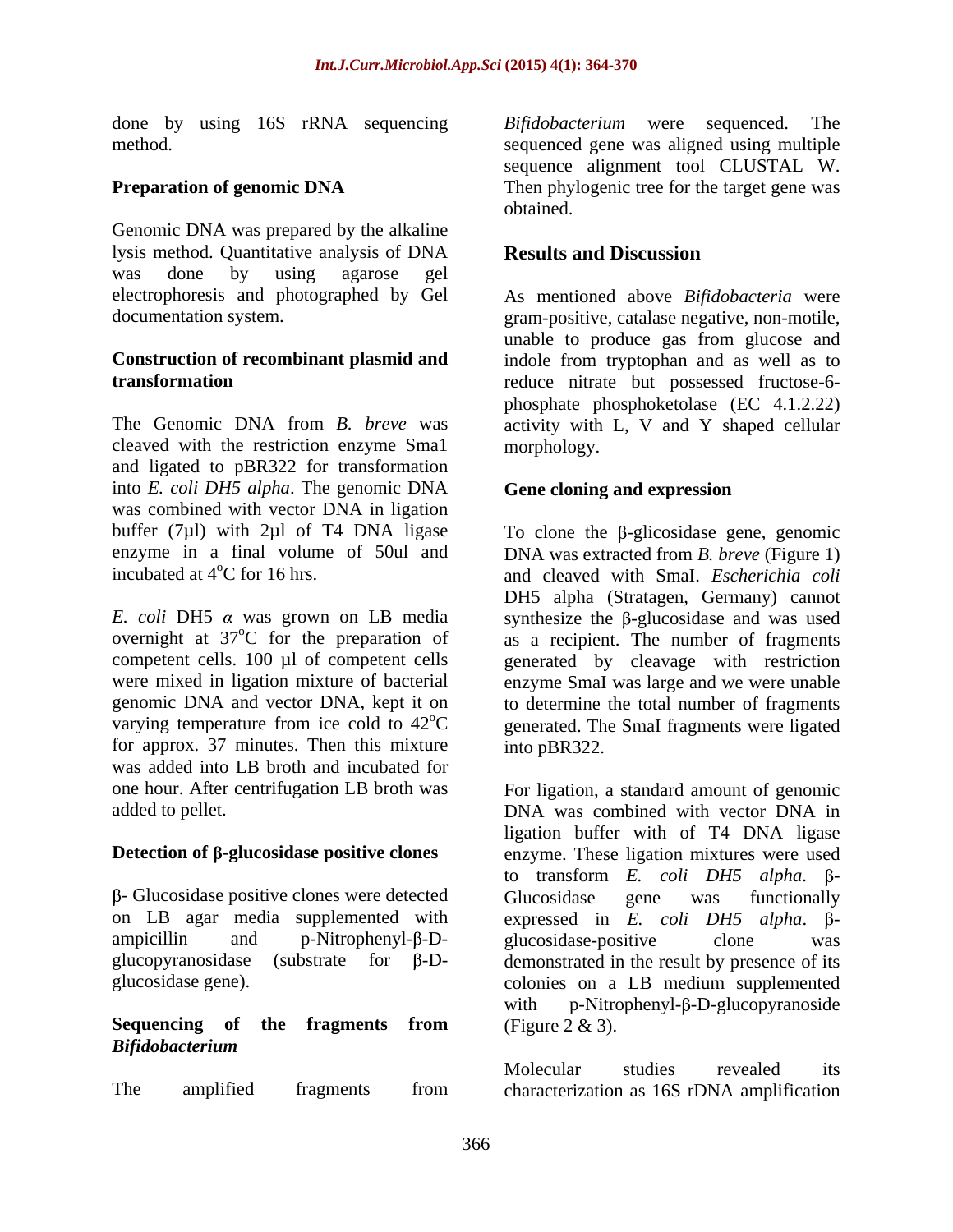has 927bp nucleotides in length identified as extent by hydrolysis of lactose to its *Bifidobacterium breve* and this 16S rDNA monosaccharides (glucose and galactose) nucleotide sequence has been deposited in Genbank and assigned accession number digestible than lactose. *B. breve* is a LC003041. Comparison of  $16S$  rDNA promising source for the production of  $\beta$ sequences with sequences deposited in NCBI showed that isolate strain was most approved organism. After SmaI digestion, closely related to bacterial bacterial DNA was ligated to pBR322 for *Bifidobacteriumspp.* Partial sequence of 16S ribosomal RNA gene shown sequence similarity of 98%. The phylogenetic tree this study showed that DNA extracted from showed the grouping of *Bifidobacterium*

In conclusion, *Bifidobacterium breve* with glucopyranoside, resulting in a  $\beta$ several important industrial features was selected. Lactose is digested with difficulty has a relatively low level of sweetness. These problems can be overcome to a large

*spp.* (Figure 4). DH5 alpha and screened on a media which are sweeter, more soluble, and more glucosidase enzyme because it is a food transformation into *Escherichia coli DH5 alpha* and screened for results. The results in *B. breve* was cloned into the *E. coli* host  $supplemented$  with p-Nitrophenyl- $\beta$ -Dglucopyranoside, resulting in a  $\beta$ glucosidase positive clone.

by a large proportion of the world Further studies will be required to determine population. Also, lactose has low solubility the exact location of the  $\beta$ -glucosidase gene. in water, which leads to problems in the Moreover, studies on the properties of this concentration of whey and in the preparation recombinant *E. coli* DH5 alpha will be of certain food items. Additionally, lactose required to find out its similarities with *B. breve* and its industrial importance.



**Figure.1** 0.8% Gel of agarose. Lane 1–6 shows DNA isolated from *Bifidobacterium breve*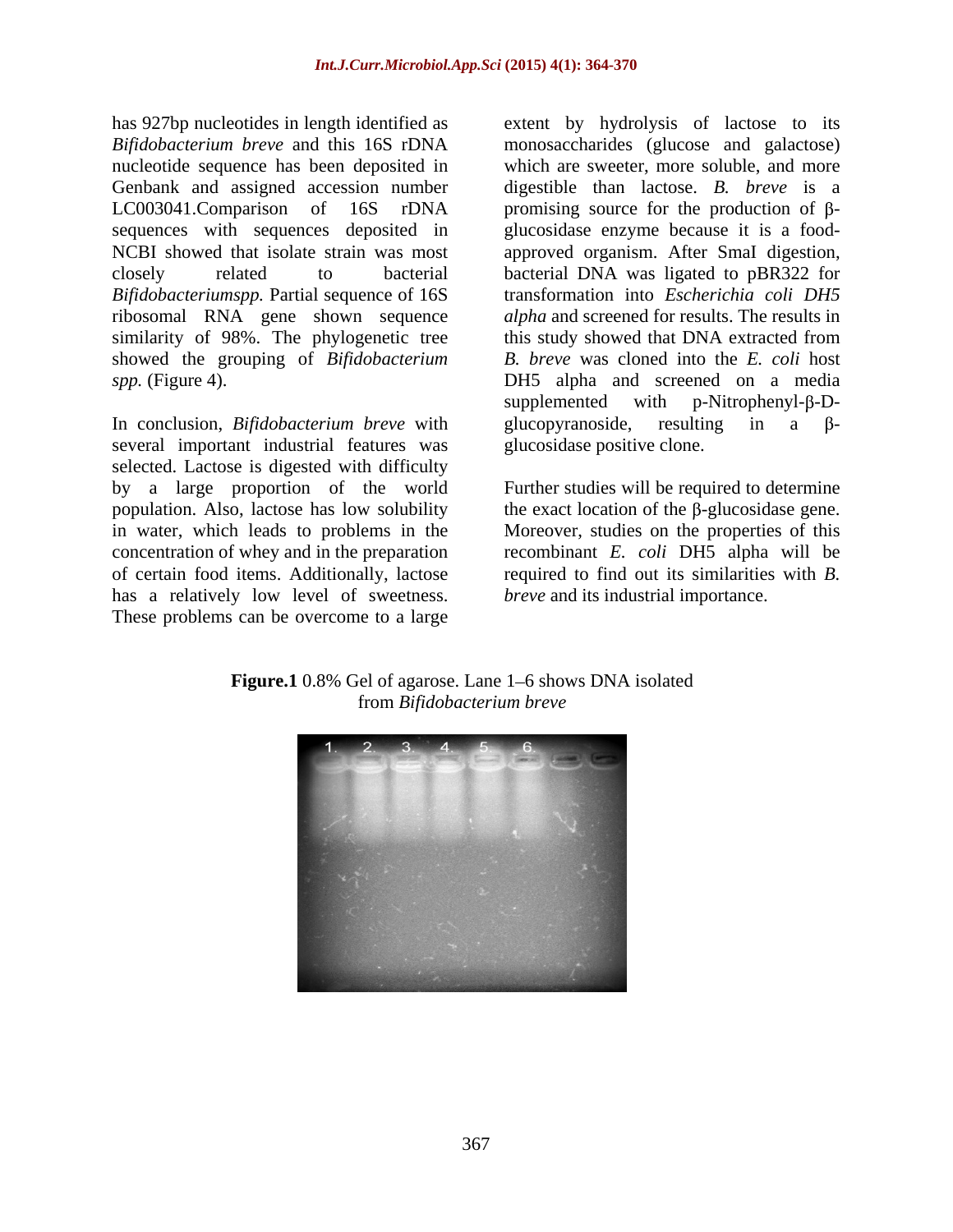Figure.2  $\beta$ -glucosidase positive clones of *E. coli* DH5 alpha that had taken gene from *Bifidobacterium breve* showing growth on LB agar plates supplemented with ampicillin and  $p-Nitrophenyl-\beta-D-glucorano sidase$ 



**Figure.3** 0.8% Gel of agarose. Lane 1–4 shows DNA isolated from  $\beta$ -glucosidase positive clone of *E. coli* DH5  $\alpha$ 

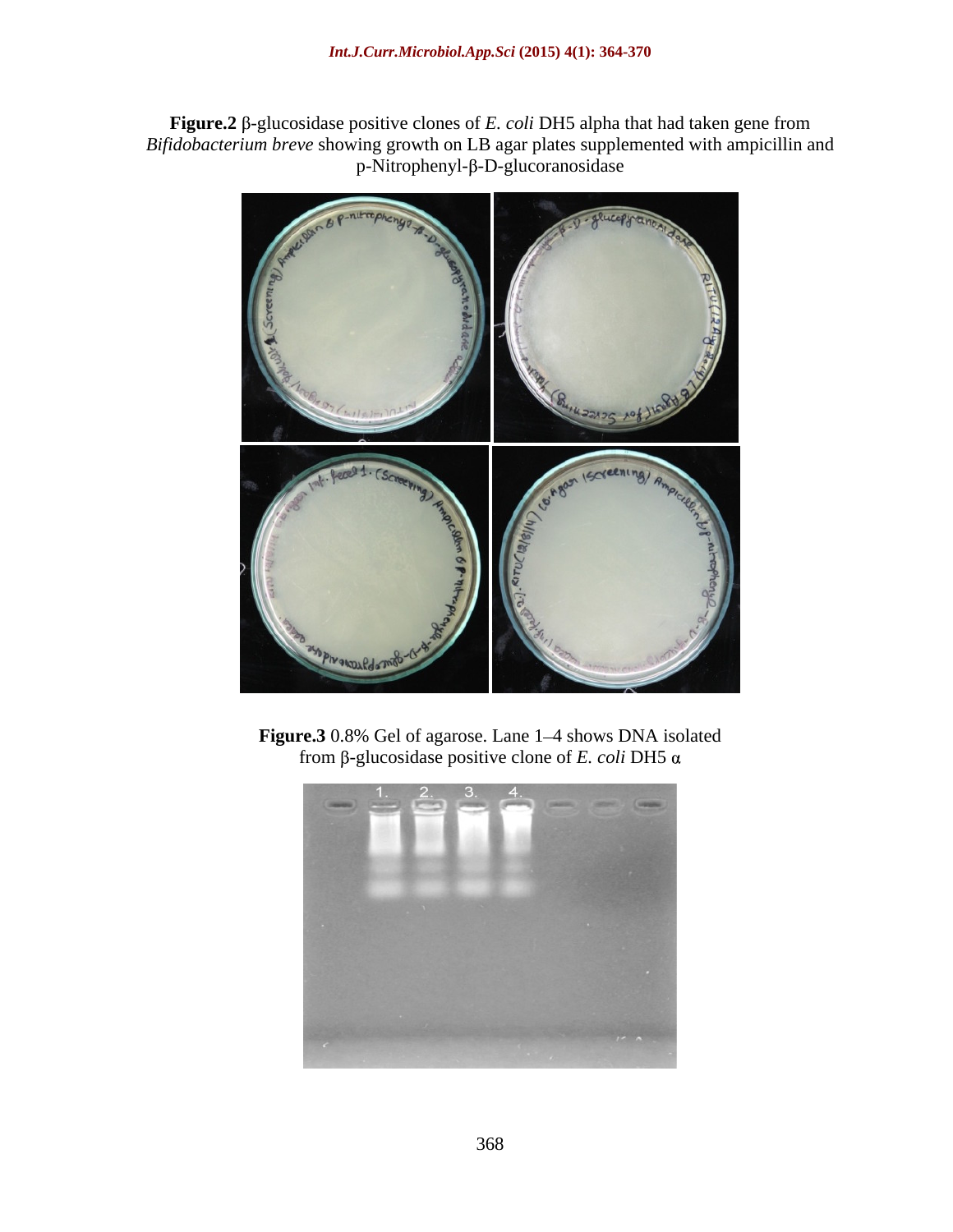

## **Figure.4** Phylogenetic analysis of sequenced gene

I am highly obliged and thankful to 819–22. Development, Lucknow under whose constant sharp and creative guidance, I have completed my work. I really admire have longum IPLA E44 and him for his gravity and maturity and in Bifidobacterium animalis subsp. giving out his hoard of cognizance. lactis IPLA R1 modify the

- Kleerebezem, M., Vaughan, E.E. 2009. *Rev. Microbiol., 63: 269-290.*
- Leahy, S.C., Higgins, D.G., Fitzgerald, G.F., van Sinderen, D. 2005. Getting better with bifidobacteria. *J. Appl.*
- Ravula, R.R., Shah, N.P. 1998. Selection enumeration of *Lactobacillus* characterization of  $\beta$ -Dgalactosidase

**Acknowledgement** *casei*fromyoghurts and fermented milk drinks. *BiotechnolTechniq* 12: 819–22.

- Director (Admin), CytoGene Research & Salazar, N., Ruas-Madiedo, P., Kolida, S., **References** of human faecalmicrobiota in pH*et al.* 2009. Exopolysaccharides produced by Bifidobacterium longum IPLA E44 and Bifidobacterium animalis subsp. lactis IPLA R1 modify the composition and metabolic activity of human faecalmicrobiota in pH controlled batch cultures. *Int. J. Food Microbiol.,* 135: 260–267.
	- Probiotic and gut lactobacilli and Sambrook, J., Fritsch, E.F., Maniatis, T.<br>hifidobacteria: molecular approaches 1989. Molecular cloning: A bifidobacteria: molecular approaches<br>to study diversity and activity Ann aboratory manual. Cold Spring to study diversity and activity. *Ann.* laboratory manual. Cold Spring<br> *Rev Microbiol* 63:269–290<br> **Harbor Laboratory Press, Cold** Sambrook, J., Fritsch, E.F., Maniatis, T. 1989. Molecular cloning: A laboratory manual. Cold Spring Harbor Laboratory Press*,* Cold Spring Harbor, NY.
	- *Microbiol.*, 98: 1303–1315. Nitrophenyl glycoside–hydrolysing Tochikura, T., Sakai, K., Fujiyoshi, T., Tachiki, T., Kumagai, H. 1986. p Nitrophenyl glycoside hydrolysing activities in bifidobacteria and